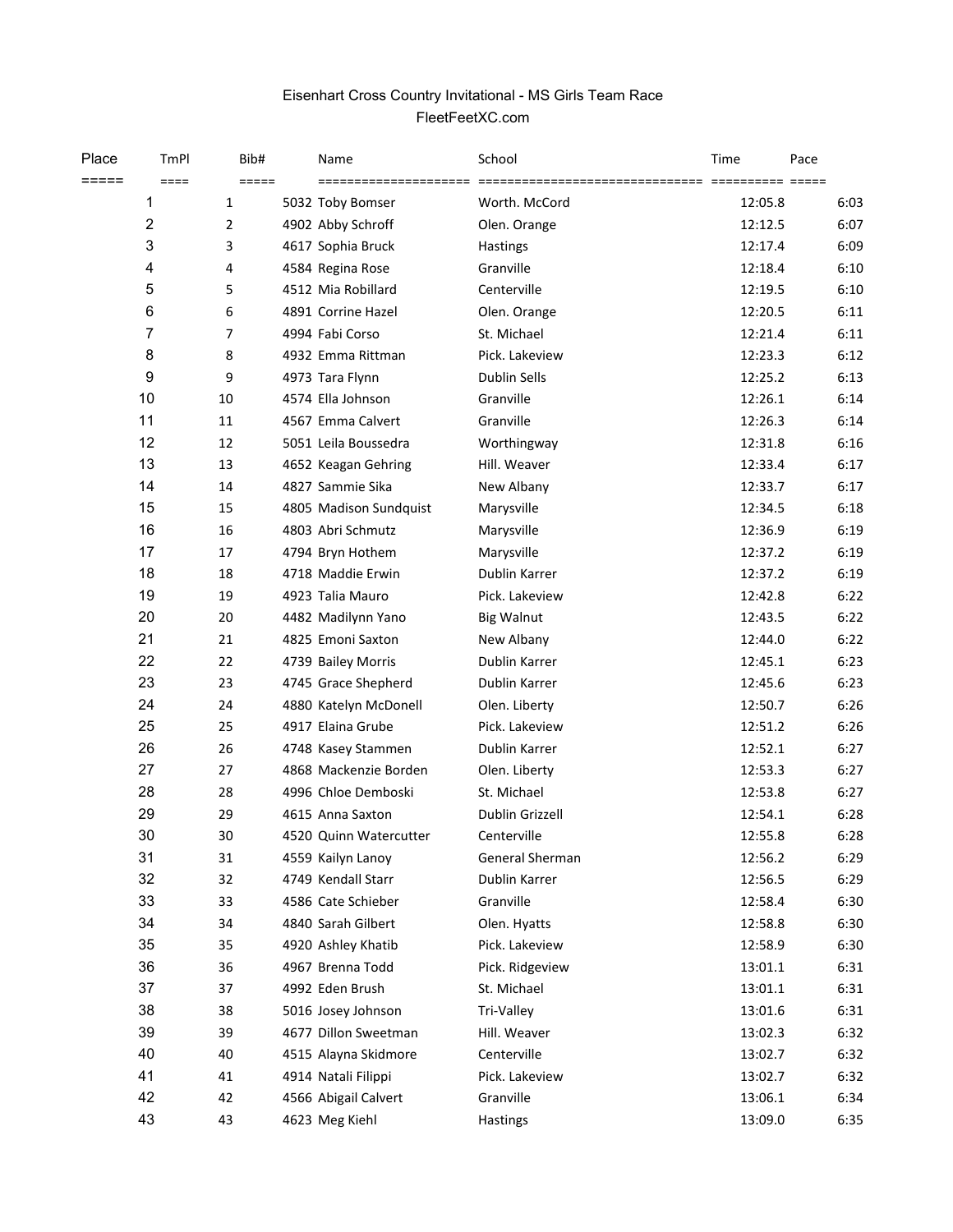| 44 | 44 | 4593 Audrey Cook       | Dublin Grizzell   | 13:13.5 | 6:37 |
|----|----|------------------------|-------------------|---------|------|
| 45 | 45 | 4734 Cecilia Martyna   | Dublin Karrer     | 13:14.8 | 6:38 |
| 46 | 46 | 4667 Rachel Michael    | Hill. Weaver      | 13:15.4 | 6:38 |
| 47 | 47 | 4999 Lily Goodfellow   | St. Michael       | 13:16.3 | 6:39 |
| 48 | 48 | 4916 Ryona Gilmore     | Pick. Lakeview    | 13:17.9 | 6:39 |
| 49 | 49 | 4581 Ava Miller        | Granville         | 13:20.3 | 6:41 |
| 50 | 50 | 4898 Lauren McCann     | Olen. Orange      | 13:21.1 | 6:41 |
| 51 | 51 | 4663 Alyssa Mason      | Hill. Weaver      | 13:21.6 | 6:41 |
| 52 | 52 | 5047 Riley Tate        | Worth. McCord     | 13:21.6 | 6:41 |
| 53 | 53 | 4650 Abby Emery        | Hill. Weaver      | 13:23.0 | 6:42 |
| 54 | 54 | 4952 Emily Green       | Pick. Ridgeview   | 13:23.4 | 6:42 |
| 55 | 55 | 4741 Olivia Oiler      | Dublin Karrer     | 13:23.8 | 6:42 |
| 56 | 56 | 4943 Bryn Woodruff     | Pick. Lakeview    | 13:26.2 | 6:44 |
| 57 | 57 | 5058 Lina Guerra       | Worthingway       | 13:28.5 | 6:45 |
| 58 | 58 | 5015 Ava Harris        | Tri-Valley        | 13:30.8 | 6:46 |
| 59 | 59 | 4888 Lainey Garling    | Olen. Orange      | 13:31.2 | 6:46 |
| 60 | 60 | 4522 Samantha Frickel  | Col. Academy      | 13:31.4 | 6:46 |
| 61 | 61 | 5002 Caitlyn Jones     | St. Michael       | 13:32.1 | 6:47 |
| 62 | 62 | 4817 Olivia Finn       | New Albany        | 13:33.2 | 6:47 |
| 63 | 63 | 5001 Leah Hetteberg    | St. Michael       | 13:33.5 | 6:47 |
| 64 | 64 | 4575 Kamryn Kirkham    | Granville         | 13:34.7 | 6:48 |
| 65 | 65 | 4624 Eleni Kourlas     | Hastings          | 13:35.2 | 6:48 |
| 66 | 66 | 4485 Cecelia Alexander | Centerville       | 13:35.5 | 6:48 |
| 67 | 67 | 4666 Allison Michael   | Hill. Weaver      | 13:35.6 | 6:48 |
| 68 | 68 | 4451 Grace Grunewald   | <b>Big Walnut</b> | 13:36.6 | 6:49 |
| 69 | 69 | 4628 Simone McCraw     | Hastings          | 13:37.1 | 6:49 |
| 70 |    | 4723 Gwendolyn Guthrie | Dublin Karrer     | 13:38.0 | 6:49 |
| 71 | 70 | 4548 Tiffany Trinh     | Davis             | 13:38.2 | 6:50 |
| 72 | 71 | 5048 Evelyn White      | Worth. McCord     | 13:38.3 | 6:50 |
| 73 |    | 4724 Morgan Halli      | Dublin Karrer     | 13:40.5 | 6:51 |
| 74 | 72 | 4597 Dylan Haines      | Dublin Grizzell   | 13:41.3 | 6:51 |
| 75 | 73 | 4517 Brooke Strobel    | Centerville       | 13:41.8 | 6:51 |
| 76 | 74 | 4457 Mya Kaylor        | <b>Big Walnut</b> | 13:42.0 | 6:52 |
| 77 | 75 | 4893 Bella Homorody    | Olen. Orange      | 13:43.8 | 6:52 |
| 78 | 76 | 4685 Maddie Blair      | Dempsey           | 13:44.3 | 6:53 |
| 79 | 77 | 4993 Riley Connors     | St. Michael       | 13:44.8 | 6:53 |
| 80 | 78 | 4811 Brooke Williams   | Marysville        | 13:45.5 | 6:53 |
| 81 | 79 | 5040 Lillian Leis      | Worth. McCord     | 13:45.8 | 6:53 |
| 82 | 80 | 4603 Ellie Mahan       | Dublin Grizzell   | 13:47.9 | 6:54 |
| 83 | 81 | 4550 Emily Deam        | Garaway           | 13:48.5 | 6:55 |
| 84 | 82 | 4820 Ellie Haffer      | New Albany        | 13:52.5 | 6:57 |
| 85 | 83 | 5056 Karlie Fidler     | Worthingway       | 13:54.4 | 6:58 |
| 86 | 84 | 5073 Annalie Steele    | Worthingway       | 13:54.9 | 6:58 |
| 87 | 85 | 4462 Addie List        | <b>Big Walnut</b> | 13:57.9 | 6:59 |
| 88 |    | 5012 Lucy Williams     | St. Michael       | 13:59.0 | 7:00 |
| 89 | 86 | 4836 Aspen Carson      | Olen. Hyatts      | 14:00.0 | 7:00 |
| 90 |    | 4936 Emma Townsend     | Pick. Lakeview    | 14:01.7 | 7:01 |
| 91 | 87 | 4546 Avery Samms       | Davis             | 14:01.9 | 7:01 |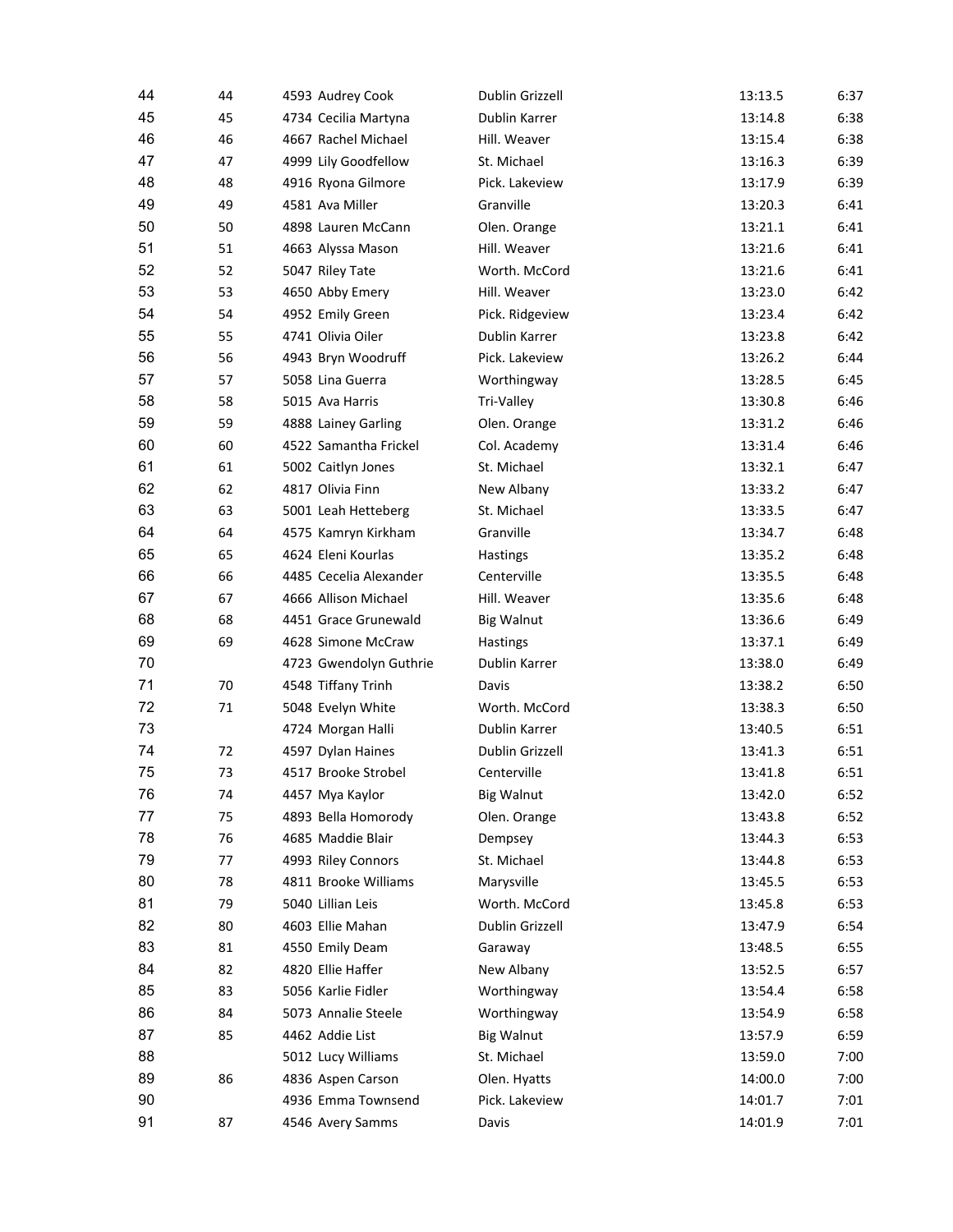| 92  | 88  | 4873 Erin Daly           | Olen. Liberty       | 14:02.7 | 7:02 |
|-----|-----|--------------------------|---------------------|---------|------|
| 93  | 89  | 4649 Gaby Eben           | Hill. Weaver        | 14:02.7 | 7:02 |
| 94  | 90  | 4629 Natalija Myers      | <b>Hastings</b>     | 14:03.0 | 7:02 |
| 95  | 91  | 4452 Amber Hall          | <b>Big Walnut</b>   | 14:05.3 | 7:03 |
| 96  | 92  | 4861 Brooke Wagner       | Olen. Hyatts        | 14:06.5 | 7:04 |
| 97  | 93  | 4695 Kailyn Smith        | Dempsey             | 14:06.5 | 7:04 |
| 98  | 94  | 4453 Carly Hershberger   | <b>Big Walnut</b>   | 14:06.9 | 7:04 |
| 99  | 95  | 4448 Natalie Smoot       | General Sherman     | 14:08.1 | 7:05 |
| 100 | 96  | 4801 Payton Pierce       | Marysville          | 14:08.2 | 7:05 |
| 101 | 97  | 4843 Natalie Kramer      | Olen. Hyatts        | 14:09.9 | 7:05 |
| 102 | 98  | 4527 Claire Richardson   | Col. Academy        | 14:10.4 | 7:06 |
| 103 | 99  | 4813 Carolyn Daly        | New Albany          | 14:11.2 | 7:06 |
| 104 | 100 | 4511 Isabella Northernor | Centerville         | 14:12.0 | 7:06 |
| 105 | 101 | 4687 Maddie Diaz         | Dempsey             | 14:12.0 | 7:07 |
| 106 | 102 | 4864 Cara Weaver         | Olen. Hyatts        | 14:12.2 | 7:07 |
| 107 | 103 | 4814 Regan Davies        | New Albany          | 14:12.4 | 7:07 |
| 108 | 104 | 4541 Erika Lytle         | Davis               | 14:12.5 | 7:07 |
| 109 | 105 | 4829 Steffie Thomas      | New Albany          | 14:13.0 | 7:07 |
| 110 |     | 5025 Abby Robinson       | Waggoner            | 14:13.2 | 7:07 |
| 111 | 106 | 4611 Haley Murlin        | Dublin Grizzell     | 14:13.6 | 7:07 |
| 112 |     | 4915 Alexandra Gach      | Pick. Lakeview      | 14:13.6 | 7:07 |
| 113 | 107 | 4765 Greta Tew           | Larson              | 14:13.7 | 7:07 |
| 114 | 108 | 4443 Reagan Carroll      | <b>Big Walnut</b>   | 14:14.7 | 7:08 |
| 115 | 109 | 4516 Sarah Spaulding     | Centerville         | 14:15.7 | 7:08 |
| 116 | 110 | 5030 Evelyn Ambler       | Worth. McCord       | 14:16.0 | 7:08 |
| 117 |     | 4570 Shelene Day         | Granville           | 14:16.4 | 7:09 |
| 118 |     | 4588 Mia Zink            | Granville           | 14:16.5 | 7:09 |
| 119 | 111 |                          | Dublin Sells        |         |      |
|     |     | 4988 Jaela Proper        |                     | 14:16.8 | 7:09 |
| 120 | 112 | 5063 Sage Jeffers        | Worthingway         | 14:16.8 | 7:09 |
| 121 | 113 | 4838 Christina Edwards   | Olen. Hyatts        | 14:17.0 | 7:09 |
| 122 | 114 | 4977 Addi Heyob          | Dublin Sells        | 14:17.8 | 7:09 |
| 123 |     | 4654 Kate Hogan          | Hill. Weaver        | 14:18.0 | 7:09 |
| 124 | 115 | 4859 Tori Turner         | Olen. Hyatts        | 14:18.4 | 7:10 |
| 125 | 116 | 4545 Cameron Robinson    | Davis               | 14:18.7 | 7:10 |
| 126 | 117 | 4757 Nina Brown          | Larson              | 14:19.9 | 7:10 |
| 127 | 118 | 4784 Aimee Bowsher       | Marysville          | 14:20.3 | 7:11 |
| 128 | 119 | 4638 Zoe Wolfe           | Hill. Memorial      | 14:20.5 | 7:11 |
| 129 | 120 | 4945 Colleen Bare        | Pick. Ridgeview     | 14:21.5 | 7:11 |
| 130 | 121 | 4625 Emma Larsen         | Hastings            | 14:21.9 | 7:11 |
| 131 | 122 | 4635 Laura Hanks         | Hill. Memorial      | 14:22.4 | 7:12 |
| 132 | 123 | 4528 Claudia Warstler    | Col. Academy        | 14:22.6 | 7:12 |
| 133 | 124 | 4981 Makenna Leonard     | <b>Dublin Sells</b> | 14:22.7 | 7:12 |
| 134 | 125 | 4634 Piper Brill         | Hill. Memorial      | 14:23.0 | 7:12 |
| 135 | 126 | 5064 Reagan Jolley       | Worthingway         | 14:23.8 | 7:12 |
| 136 |     | 4487 Carly Biederman     | Centerville         | 14:24.4 | 7:13 |
| 137 |     | 4832 Paige Barlow        | Olen. Hyatts        | 14:24.4 | 7:13 |
| 138 | 127 | 4756 Sophie Andrew       | Larson              | 14:24.8 | 7:13 |
| 139 |     | 4664 Sophia Mathews      | Hill. Weaver        | 14:26.0 | 7:14 |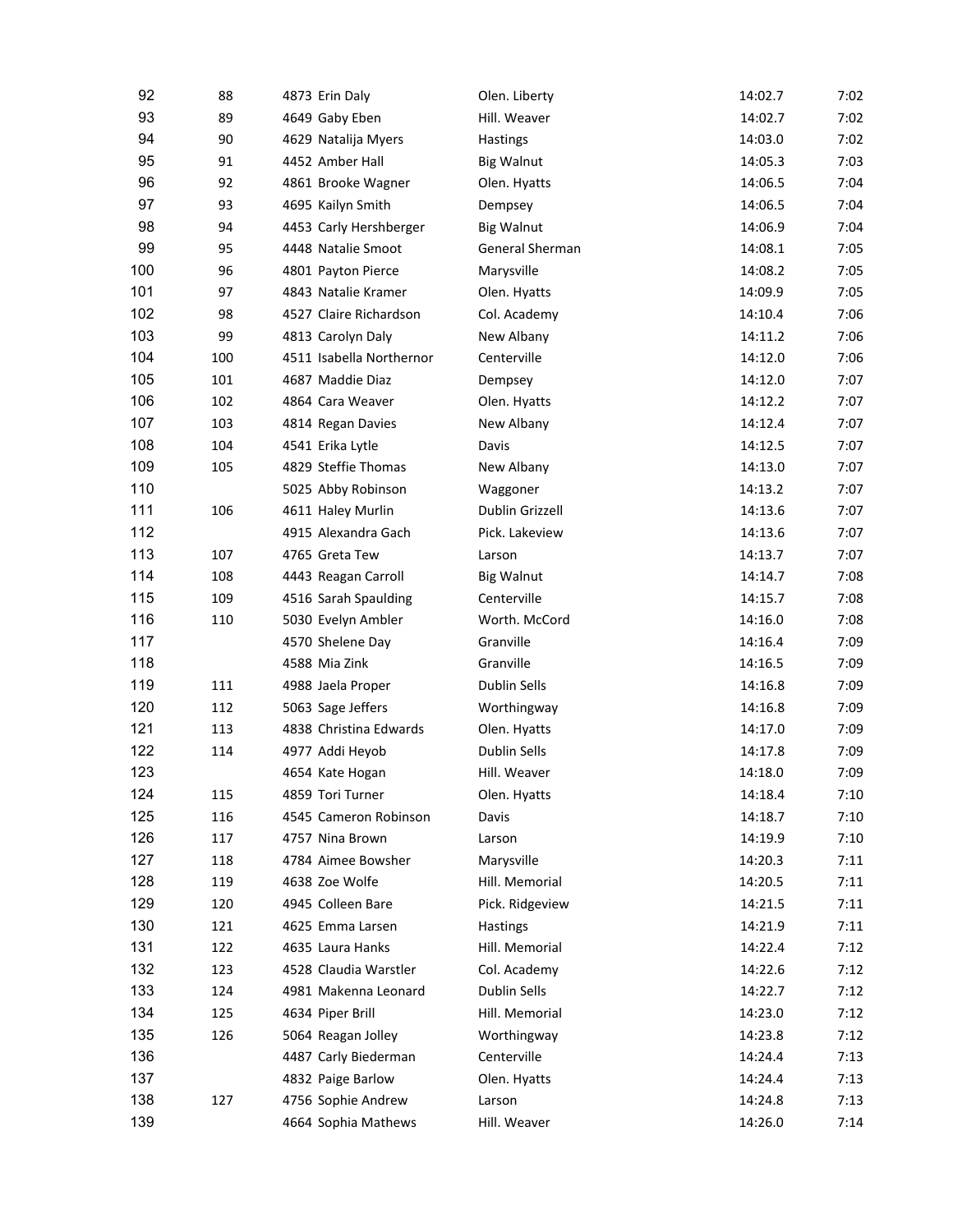| 140        |     | 5008 Natasha Shimp       | St. Michael                     | 14:27.5 | 7:14 |
|------------|-----|--------------------------|---------------------------------|---------|------|
| 141        |     | 4490 Addison Dobson      | Centerville                     | 14:28.4 | 7:15 |
| 142        |     | 4489 Audrey Cline        | Centerville                     | 14:28.7 | 7:15 |
| 143        |     | 4577 Ella Laughbaum      | Granville                       | 14:28.8 | 7:15 |
| 144        | 128 | 4532 Abby Harden         | <b>Cypress Christian School</b> | 14:29.0 | 7:15 |
| 145        | 129 | 4606 Kendall Metzger     | Dublin Grizzell                 | 14:29.0 | 7:15 |
| 146        | 130 | 4960 Mallory Schimdt     | Pick. Ridgeview                 | 14:31.1 | 7:16 |
| 147        |     | 4743 Mackenzie Pritchard | Dublin Karrer                   | 14:31.7 | 7:16 |
| 148        | 131 | 4951 Elaina Glauer       | Pick. Ridgeview                 | 14:32.3 | 7:17 |
| 149        | 132 | 4525 Talia Lopresti      | Col. Academy                    | 14:34.1 | 7:18 |
| 150        | 133 | 4706 Molly Trinoskey     | Jones                           | 14:37.3 | 7:19 |
| 151        | 134 | 4786 Malia Burkhardt     | Marysville                      | 14:38.2 | 7:20 |
| 152        | 135 | 4551 Arin Frey           | Garaway                         | 14:40.3 | 7:21 |
| 153        | 136 | 4971 Sarah Donnelly      | Dublin Sells                    | 14:40.4 | 7:21 |
| 154        |     | 4478 Kinsley Tuttle      | <b>Big Walnut</b>               | 14:41.6 | 7:21 |
| 155        |     | 4835 Keira Burke         | Olen. Hyatts                    | 14:44.9 | 7:23 |
| 156        | 137 | 4542 Lizzy McQuade       | Davis                           | 14:45.2 | 7:23 |
| 157        | 138 | 5069 Kate McClellan      | Worthingway                     | 14:45.6 | 7:23 |
| 158        | 139 | 4558 Melea Wicker        | Garaway                         | 14:45.8 | 7:23 |
| 159        | 140 | 5033 Gwen Cartimen       | Worth. McCord                   | 14:48.9 | 7:25 |
| 160        | 141 | 4688 Laura Ewell         | Dempsey                         | 14:49.1 | 7:25 |
| 161        |     | 4823 Tegan McDevitt      | New Albany                      | 14:52.2 | 7:27 |
| 162        |     | 5009 Lauren Sloan        | St. Michael                     | 14:53.3 | 7:27 |
| 163        | 142 | 4549 Talara Wilson       | Davis                           | 14:54.5 | 7:28 |
| 164        | 143 | 4529 Sydney Bleyle       | <b>Cypress Christian School</b> | 14:54.8 | 7:28 |
| 165        | 144 | 4985 Grace Moore         | Dublin Sells                    | 14:55.2 | 7:28 |
| 166        | 145 | 4763 Katie Ramsey        | Larson                          | 14:55.8 | 7:28 |
| 167        | 146 | 4691 Tristan Latulipe    | Dempsey                         | 14:56.4 | 7:29 |
| 168        |     | 4815 Clara Doyle         | New Albany                      | 14:57.2 | 7:29 |
| 169        | 147 | 4562 Liberty Sexton      | General Sherman                 | 14:59.8 | 7:30 |
| 170        |     | 4822 Ashley Lee          | New Albany                      | 15:00.2 | 7:31 |
| 171        | 148 |                          |                                 | 15:01.7 | 7:31 |
|            |     | 4692 Kat Long            | Dempsey                         |         |      |
| 172<br>173 | 149 | 4697 Molly Wells         | Dempsey<br>Dublin Grizzell      | 15:02.6 | 7:32 |
|            | 150 | 4605 Kate McTighe        | General Sherman                 | 15:03.5 | 7:32 |
| 174        | 151 | 4560 Bea Rispress        |                                 | 15:03.8 | 7:32 |
| 175        | 152 | 4884 Claire Snyder       | Olen. Liberty                   | 15:04.3 | 7:33 |
| 176        | 153 | 4949 Millena Desta       | Pick. Ridgeview                 | 15:06.0 | 7:33 |
| 177        |     | 5068 Sophia Mazza        | Worthingway                     | 15:09.4 | 7:35 |
| 178        | 154 | 4760 Nina Malec-Kosak    | Larson                          | 15:10.0 | 7:35 |
| 179        | 155 | 4701 Fia Gallicchio      | Jones                           | 15:10.1 | 7:36 |
| 180        | 156 | 4526 Madeline Procter    | Col. Academy                    | 15:14.1 | 7:38 |
| 181        | 157 | 4959 Emma Sawyer         | Pick. Ridgeview                 | 15:14.2 | 7:38 |
| 182        | 158 | 4698 Alana Becker        | Jones                           | 15:16.2 | 7:39 |
| 183        | 159 | 4637 Ava Riley           | Hill. Memorial                  | 15:17.1 | 7:39 |
| 184        | 160 | 4561 Joy Rispress        | General Sherman                 | 15:17.4 | 7:39 |
| 185        |     | 5057 Ava Gertler         | Worthingway                     | 15:18.8 | 7:40 |
| 186        |     | 5050 Ishana Baldaro      | Worthingway                     | 15:19.0 | 7:40 |
| 187        |     | 4683 Beth Atanosian      | Dempsey                         | 15:21.3 | 7:41 |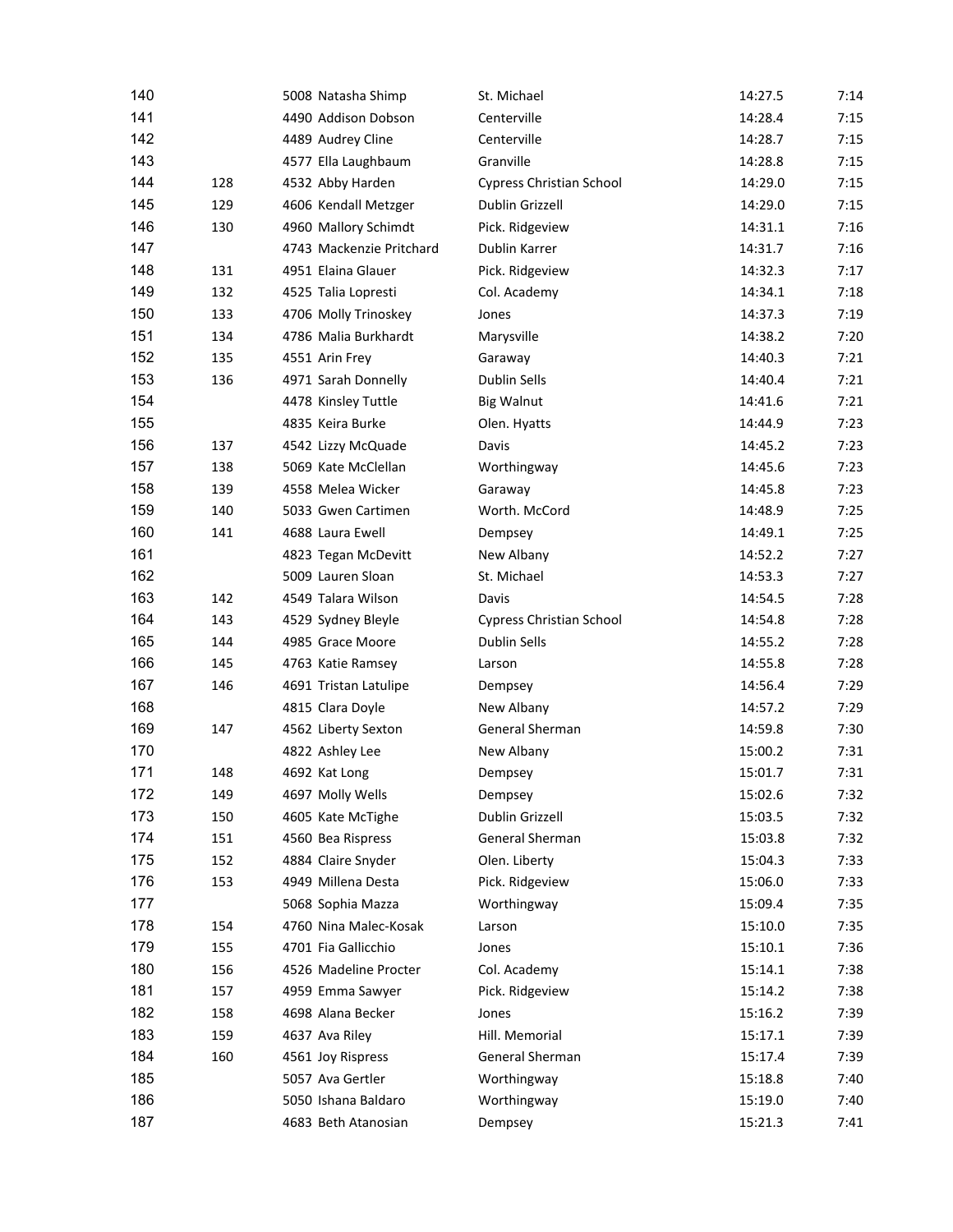| 188 | 161 | 4984 Maya Miles            | <b>Dublin Sells</b>             | 15:22.4 | 7:42  |
|-----|-----|----------------------------|---------------------------------|---------|-------|
| 189 | 162 | 4875 Maddie Haenszel       | Olen. Liberty                   | 15:22.6 | 7:42  |
| 190 |     | 4954 Himadri Hoque         | Pick. Ridgeview                 | 15:22.8 | 7:42  |
| 191 | 163 | 4885 Elle Van Engelenhoven | Olen. Liberty                   | 15:26.8 | 7:44  |
| 192 | 164 | 4867 Ashley Boettcher      | Olen. Liberty                   | 15:27.1 | 7:44  |
| 193 |     | 4983 Maya McClure          | Dublin Sells                    | 15:30.3 | 7:46  |
| 194 |     | 4449 Trinity Glenn         | <b>Big Walnut</b>               | 15:34.3 | 7:48  |
| 195 |     | 5024 Sydney Hurt           | Waggoner                        | 15:34.3 | 7:48  |
| 196 |     | 4878 Cate Larsen           | Olen. Liberty                   | 15:41.0 | 7:51  |
| 197 | 165 | 4758 Ellie Debelak         | Larson                          | 15:41.1 | 7:51  |
| 198 |     | 4866 Leah Antle            | Olen. Liberty                   | 15:44.5 | 7:53  |
| 199 | 166 | 4553 Bella Ley             | Garaway                         | 15:44.9 | 7:53  |
| 200 |     | 4837 Piper Davis           | Olen. Hyatts                    | 15:48.7 | 7:55  |
| 201 | 167 | 5018 Kortney Lemaster      | Tri-Valley                      | 15:50.3 | 7:56  |
| 202 | 168 | 4531 Audrey Gaines         | <b>Cypress Christian School</b> | 15:52.1 | 7:57  |
| 203 | 169 | 4530 Sienna Brunicardi     | <b>Cypress Christian School</b> | 15:52.6 | 7:57  |
| 204 | 170 | 4636 Sarah Kreitz          | Hill. Memorial                  | 15:54.2 | 7:58  |
| 205 |     | 4979 Mahana Koike          | Dublin Sells                    | 15:58.0 | 7:59  |
| 206 | 171 | 4524 Anna Linder           | Col. Academy                    | 16:03.5 | 8:02  |
| 207 |     | 4450 Megan Grudell         | <b>Big Walnut</b>               | 16:07.6 | 8:04  |
| 208 |     | 4877 Caroline Iversen      | Olen. Liberty                   | 16:08.1 | 8:05  |
| 209 |     | 4689 Miranda Gemberling    | Dempsey                         | 16:11.3 | 8:06  |
| 210 | 172 | 4766 Hannah Thompson       | Larson                          | 16:18.8 | 8:10  |
| 211 | 173 | 4704 Mollie Kawakami       | Jones                           | 16:27.5 | 8:14  |
| 212 | 174 | 5020 Anna Thomas           | Tri-Valley                      | 16:27.6 | 8:14  |
| 213 |     | 4690 Lexi Kinney           | Dempsey                         | 16:42.7 | 8:22  |
| 214 | 175 | 4554 Ava Miller            | Garaway                         | 16:42.7 | 8:22  |
| 215 |     | 5026 Jenesis Waller        | Waggoner                        | 16:47.7 | 8:24  |
| 216 | 176 | 4552 Kayla Gerber          | Garaway                         | 17:01.7 | 8:31  |
| 217 | 177 | 5021 Victoria Wolford      | Tri-Valley                      | 17:06.4 | 8:34  |
| 218 | 178 | 4563 Lilliana Suarez       | General Sherman                 | 17:19.2 | 8:40  |
| 219 | 179 | 4533 Ava Riley             | <b>Cypress Christian School</b> | 17:54.8 | 8:58  |
| 220 |     | 5027 Morgan Lawrence       | Worth. Christian                | 18:20.6 | 9:11  |
| 221 | 180 | 4699 Katelyn Clarke        | Jones                           | 18:37.5 | 9:19  |
| 222 | 181 | 4700 Ariella Derick        | Jones                           | 18:40.2 | 9:21  |
| 223 | 182 | 5017 Alexa Jordan          | Tri-Valley                      | 19:04.3 | 9:33  |
| 224 |     | 5028 Olivia Scholl         | Worth. Christian                | 19:16.9 | 9:39  |
| 225 |     | 5022 Taryn Cornett         | Waggoner                        | 21:01.6 | 10:31 |
| 226 |     | 5029 Jessica Vallangeon    | Worth. Christian                | 21:17.8 | 10:39 |
| 227 | 183 | 4633 Madison Adair         | Hill. Memorial                  | 21:17.8 | 10:39 |
| 228 | 184 | 5019 Molly Shupert         | Tri-Valley                      | 21:51.6 | 10:56 |

## 1. Granville

4 10 11 33 42 (49) (64) = 100

Regina Rose, Ella Johnson, Emma Calvert, Cate Schieber, Abigail

Calvert, Ava Miller, Kamryn Kirkham

2. Dublin Karrer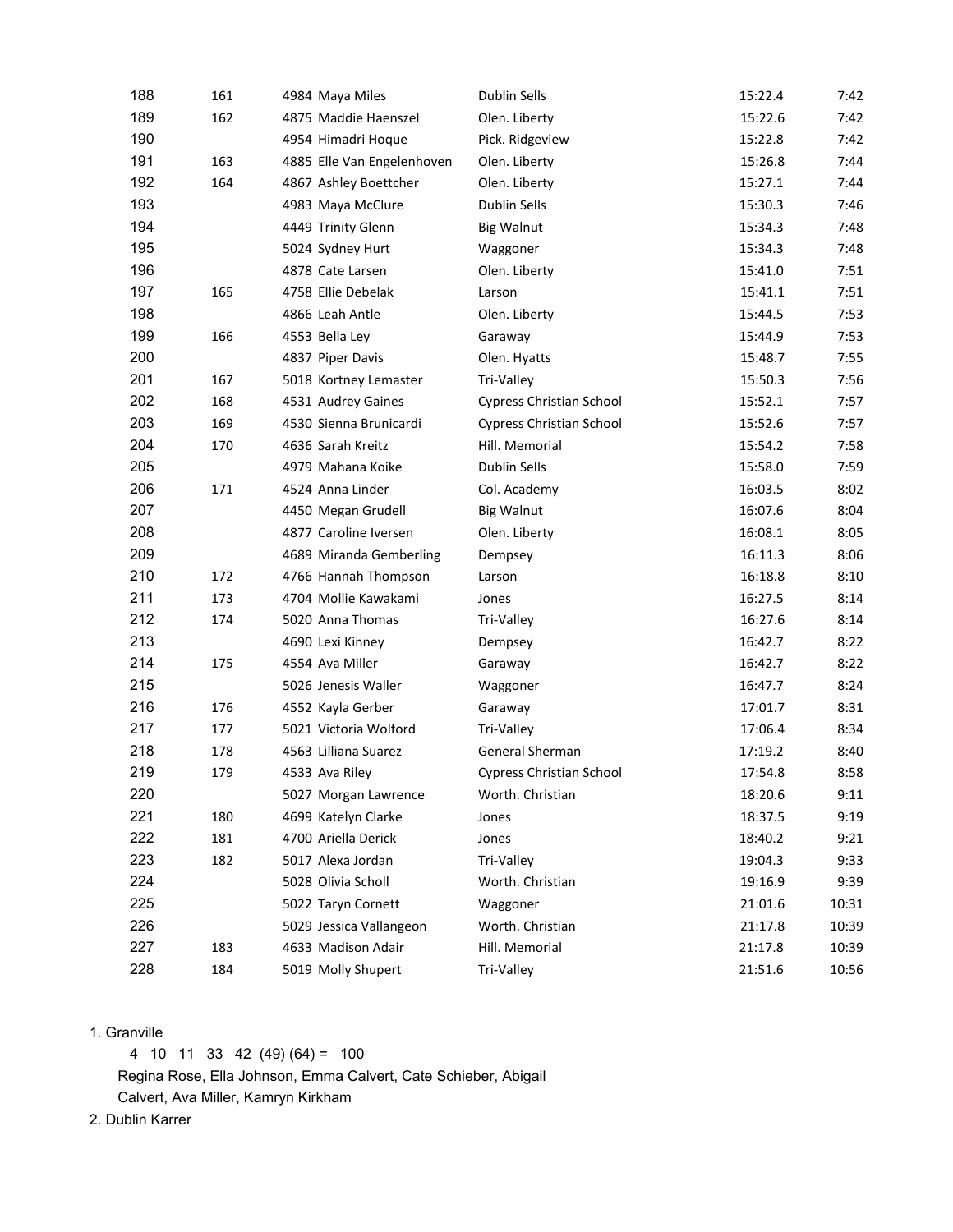18 22 23 26 32 (45) (55) = 121 Maddie Erwin, Bailey Morris, Grace Shepherd, Kasey Stammen, Kendall Starr, Cecilia Martyna, Olivia Oiler 3. Pick. Lakeview 8 19 25 35 41 (48) (56) = 128 Emma Rittman, Talia Mauro, Elaina Grube, Ashley Khatib, Natali Filippi, Ryona Gilmore, Bryn Woodruff 4. St. Michael 7 28 37 47 61 (63) (77) = 180 Fabi Corso, Chloe Demboski, Eden Brush, Lily Goodfellow, Caitlyn Jones, Leah Hetteberg, Riley Connors 5. Olen. Orange 2 6 50 59 75 = 192 Abby Schroff, Corrine Hazel, Lauren McCann, Lainey Garling, Bella Homorody 6. Hill. Weaver 13 39 46 51 53 (67) (89) = 202 Keagan Gehring, Dillon Sweetman, Rachel Michael, Alyssa Mason, Abby Emery, Allison Michael, Gaby Eben 7. Centerville 5 30 40 66 73 (100)(109) = 214 Mia Robillard, Quinn Watercutter, Alayna Skidmore, Cecelia Alexander, Brooke Strobel, Isabella Northernor, Sarah Spaulding 8. Marysville 15 16 17 78 96 (118)(134) = 222 Madison Sundquist, Abri Schmutz, Bryn Hothem, Brooke Williams, Payton Pierce, Aimee Bowsher, Malia Burkhardt 9. Hastings 3 43 65 69 90 (121) = 270 Sophia Bruck, Meg Kiehl, Eleni Kourlas, Simone McCraw, Natalija Myers, Emma Larsen 10. New Albany 14 21 62 82 99 (103)(105) = 278 Sammie Sika, Emoni Saxton, Olivia Finn, Ellie Haffer, Carolyn Daly, Regan Davies, Steffie Thomas 11. Worth. McCord 1 52 71 79 110 (140) = 313 Toby Bomser, Riley Tate, Evelyn White, Lillian Leis, Evelyn Ambler, Gwen Cartimen 12. Dublin Grizzell 29 44 72 80 106 (129)(150) = 331 Anna Saxton, Audrey Cook, Dylan Haines, Ellie Mahan, Haley Murlin, Kendall Metzger, Kate McTighe 13. Big Walnut 20 68 74 85 91 (94)(108) = 338 Madilynn Yano, Grace Grunewald, Mya Kaylor, Addie List, Amber Hall, Carly Hershberger, Reagan Carroll

14. Worthingway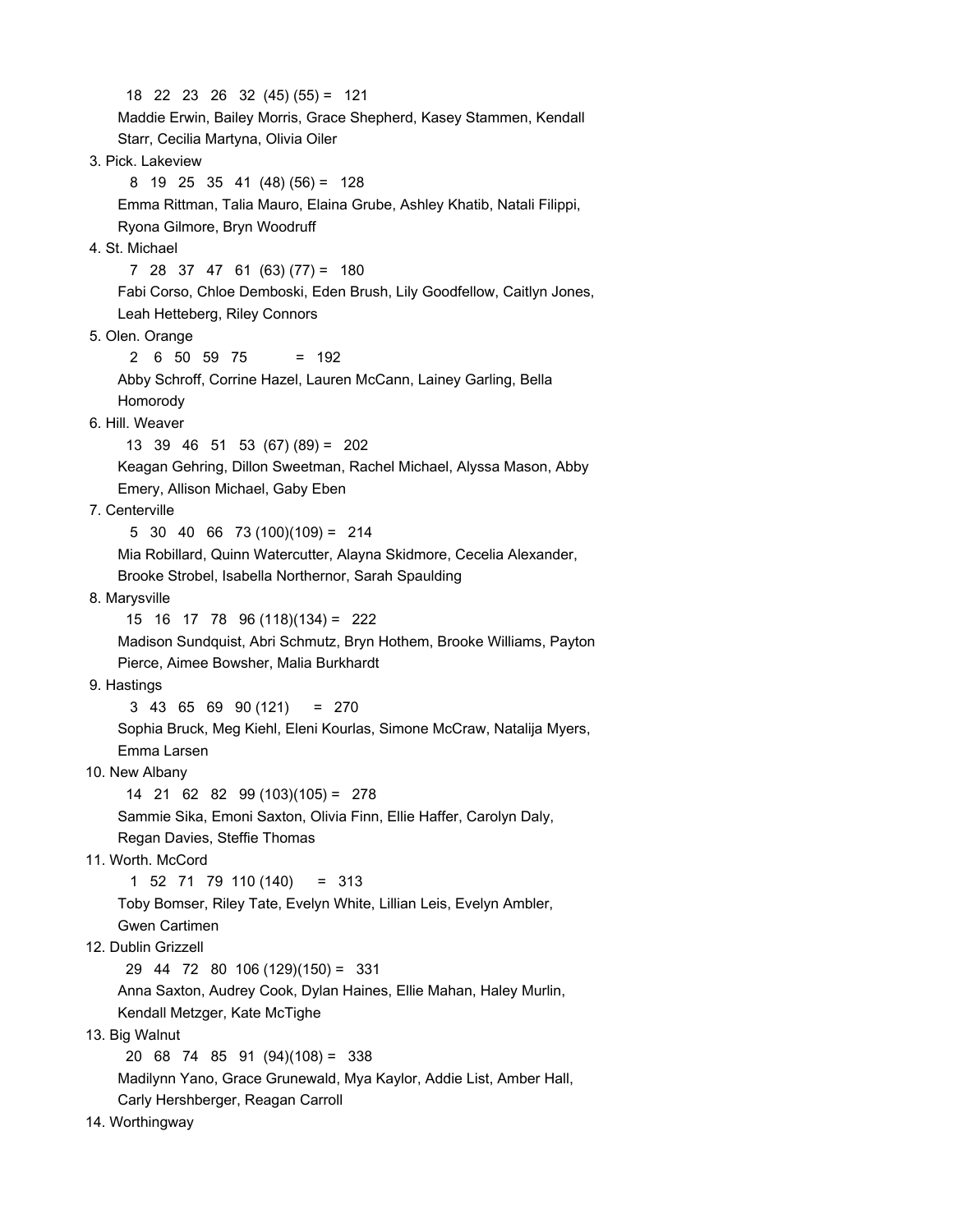12 57 83 84 112 (126)(138) = 348 Leila Boussedra, Lina Guerra, Karlie Fidler, Annalie Steele, Sage Jeffers, Reagan Jolley, Kate McClellan 15. Olen. Hyatts 34 86 92 97 102 (113)(115) = 411 Sarah Gilbert, Aspen Carson, Brooke Wagner, Natalie Kramer, Cara Weaver, Christina Edwards, Tori Turner 16. Olen. Liberty 24 27 88 152 162 (163)(164) = 453 Katelyn McDonell, Mackenzie Borden, Erin Daly, Claire Snyder, Maddie Haenszel, Elle Van Engelenhoven, Ashley Boettcher 17. Pick. Ridgeview 36 54 120 130 131 (153)(157) = 471 Brenna Todd, Emily Green, Colleen Bare, Mallory Schimdt, Elaina Glauer, Millena Desta, Emma Sawyer 18. Dublin Sells 9 111 114 124 136 (144)(161) = 494 Tara Flynn, Jaela Proper, Addi Heyob, Makenna Leonard, Sarah Donnelly, Grace Moore, Maya Miles 19. Davis 70 87 104 116 137 (142) = 514 Tiffany Trinh, Avery Samms, Erika Lytle, Cameron Robinson, Lizzy McQuade, Talara Wilson 20. Dempsey 76 93 101 141 146 (148)(149) = 557 Maddie Blair, Kailyn Smith, Maddie Diaz, Laura Ewell, Tristan Latulipe, Kat Long, Molly Wells 21. Col. Academy 60 98 123 132 156 (171) = 569 Samantha Frickel, Claire Richardson, Claudia Warstler, Talia Lopresti, Madeline Procter, Anna Linder 22. General Sherman 31 95 147 151 160 (178) = 584 Kailyn Lanoy, Natalie Smoot, Liberty Sexton, Bea Rispress, Joy Rispress, Lilliana Suarez 23. Tri-Valley 38 58 167 174 177 (182)(184) = 614 Josey Johnson, Ava Harris, Kortney Lemaster, Anna Thomas, Victoria Wolford, Alexa Jordan, Molly Shupert 24. Larson 107 117 127 145 154 (165)(172) = 650 Greta Tew, Nina Brown, Sophie Andrew, Katie Ramsey, Nina Malec-Kosak, Ellie Debelak, Hannah Thompson 25. Hill. Memorial 119 122 125 159 170 (183) = 695 Zoe Wolfe, Laura Hanks, Piper Brill, Ava Riley, Sarah Kreitz, Madison Adair 26. Garaway